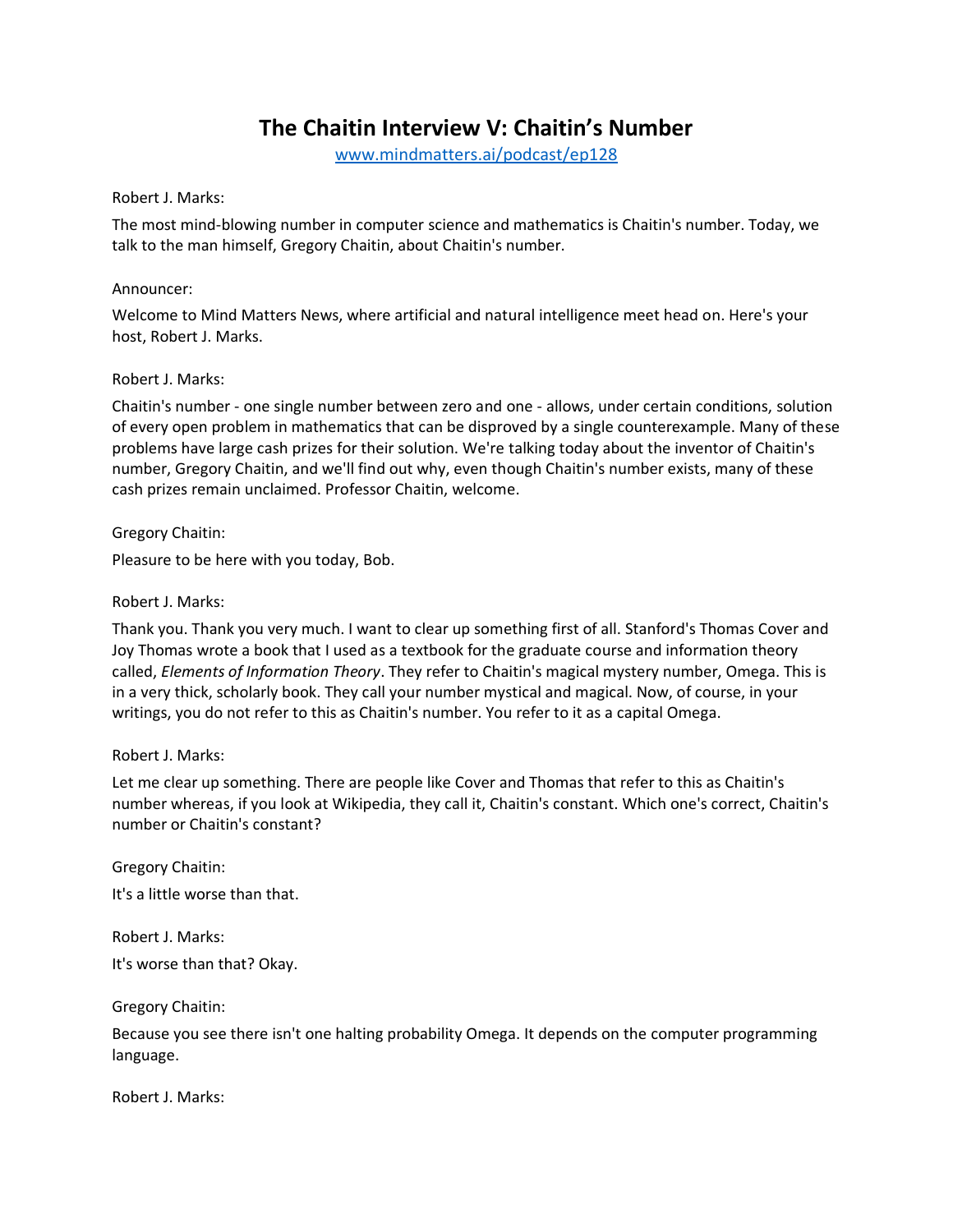Exactly. So the Chaitin's number varies in accordance to the computer program you're using. Therefore calling it a constant doesn't seem to be appropriate.

### Gregory Chaitin:

No. But its bizarre or fascinating properties don't vary. As long as the computer programming language you pick is a kind of a universal Turing machine, which allows very concise programs. A general purpose computer, which allows the most possible concise programs. You have to be a little careful what programming language you use, but there are infinite number of programming languages which will give you a bonafide a halting probability Omega with all the madness in it or all the fun in it.

# Gregory Chaitin:

I think Wikipedia refers to Chaitin's procedure or something. Anyway, this is a quibble I think. In fact, in my books, I actually settled the programming language. I use a version of LISP to write an interpreter for the programming language that I want to base the theory on. Once you do this, it's a definite number with a definite numerical value that is maximally unknowable. By the way, in my first paper, I used a low case omega. My first paper was published in the Journal of the ACM in 1975, I believe already in a previous interview, referred to the paper and its title.

# Gregory Chaitin:

I use a low case omega. Omega is the last letter of the Greek alphabet. At a church in Europe, you'll see alpha such a year, omega such a year, that's when they began building it. That's when they finished building it. There's omega and omicron. Omicron is a little Oh and omega is a big Oh. Anyway, Robert Salovey who at that time was working at IBM when I wrote that paper where omega appears for the first time. He said, "Oh no, you don't want to use low case Omega because in set theory, low case omega stands for the set of natural numbers. Zero, one, two, three, four, five. Use a big Omega.

# Gregory Chaitin:

Henceforth, I took Bob's advice. He's one of the best set theorists in the planet. It became capital Omega. I was sort of surprised that some people refer to it as Chaitin's number. I've even seen it in lists of important mathematical constants.

### Robert J. Marks:

Even though it's really not a constant, it's a number.

### Gregory Chaitin:

Well it's not a constant. Right, unless you fix the programming language, which I actually do in one of my books. Also, the other constants that they give, they give the numerical value up to a certain level of approximation. Mine is on that list simply because you can't give. Well, you can maybe get a few bits of the numerical value, but at some point it becomes unknowable.

### Robert J. Marks:

Has anybody computed the first few bits of Omega?

Gregory Chaitin: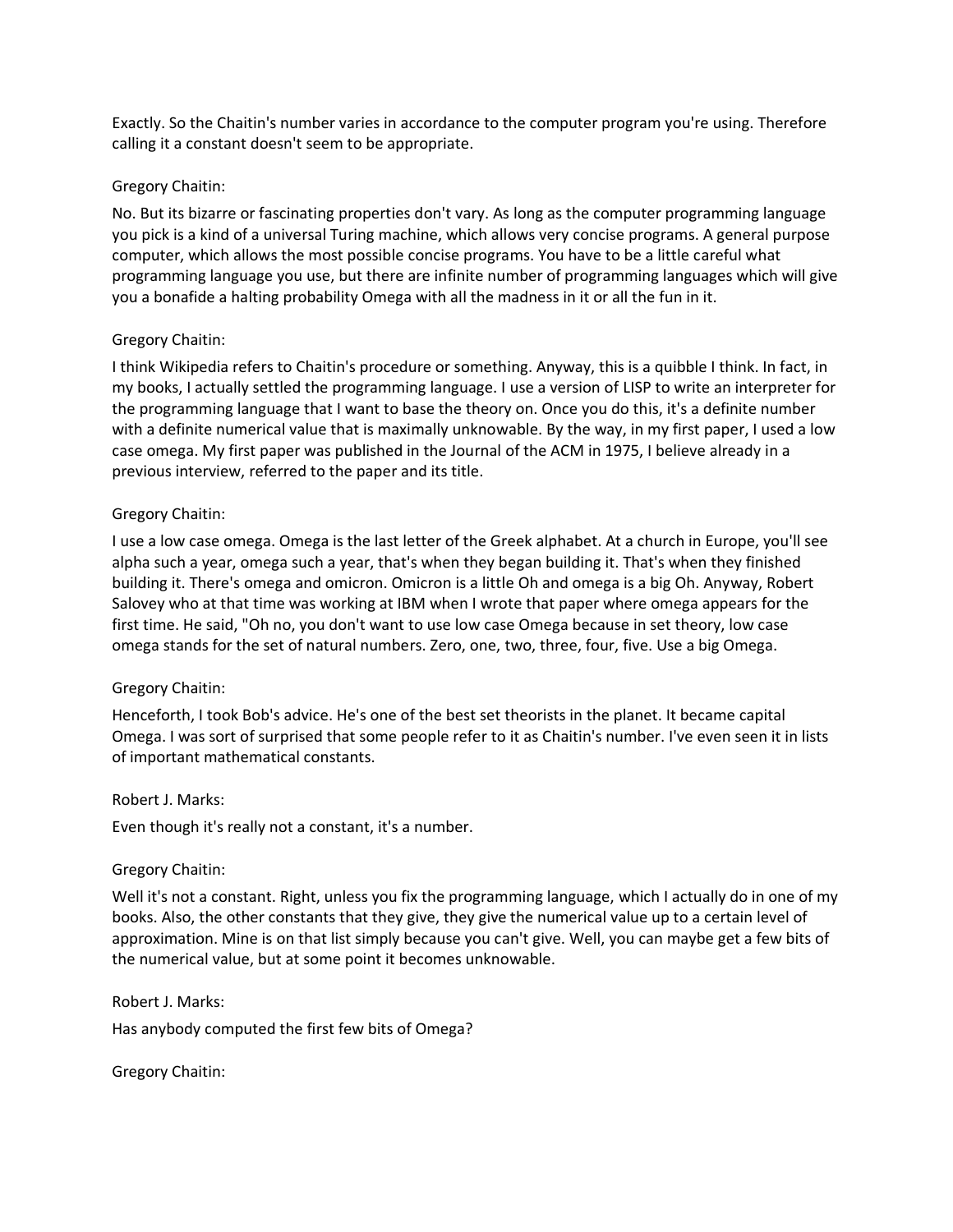Yeah, my colleague Cris Calude, with another professor at the University of Auckland of a paper, I think, called Computing the Bits of Omega or something. They pick a different computer than I do, but it's a good computer. It's a universal Turing machine, and it allows for the most possible concise programs. They're able to determine, I don't remember, it was 40 bits of the number and on the Leibniz medal that Stephen Wolfram gave me when I was 60 in 2007, on one side, it has the face of a medallion that Leibniz wanted his Duke to coin in silver, which is about the binary arithmetic.

# Gregory Chaitin:

Leibniz came up with binary arithmetic a long time ago. He came up with the idea that the whole universe might be made out of information because he shows some addition, some multiplication, and he says, Imago Mundi, that's Latin for "image of the world." In the German version, it's a *bildung der schöpfung* - something like that, I don't have much German - which also means "image of the creation" instead of "image of the world." I think Leibniz intuited that it might be possible to make everything from zeros and ones. That's digital philosophy.

### Robert J. Marks:

Digital philosophy. Okay.

### Gregory Chaitin:

Digital philosophy. Yeah, which is a philosophical idea that I like to toy with. The other side of the Leibniz medallion that Stephen Wolfram was kind enough to give me as a present for my 60th birthday has Omega, big Omega on it. It has some bits, the bits of the Omega number that Cris Calude and his colleague were able to calculate and prove correct. That's a contradiction because in Latin, it says, the Omega number is something that you can't calculate, but at the bottom he gives the sum of the numerical value of one Omega number is given. That's a nice paradox, which is always good.

### Robert J. Marks:

Well, here's a question that I have. I know that Omega or Chaitin's number is based on, the foundation is the Turing halting problem, which says that there can be no program written to analyze generally another arbitrary program to say whether it halts or it runs forever. Wouldn't you have to, in a way, solve the halting problem for smaller programs in order to get Chaitin's number?

### Gregory Chaitin:

Yeah. Well, if you had the first *n* bits in base 2 of the numerical value of a halting probability Omega from that, it's very straightforward, but very time consuming to solve the halting problem for all programs up to *n* bits in size. In a way, the halting probability Omega is a very compressed form of answers to individual cases of the halting problem. Knowing *n* bits of the value of the halting probability tells you for two to the *n* individual programs, all the programs up to *n* bits in size, whether each one halts or not, as it's easy to see. One way to put it, from an engineering point of view, it's the maximal compression of the answers to individual cases of the halting problem.

Robert J. Marks:

Yes.

Gregory Chaitin: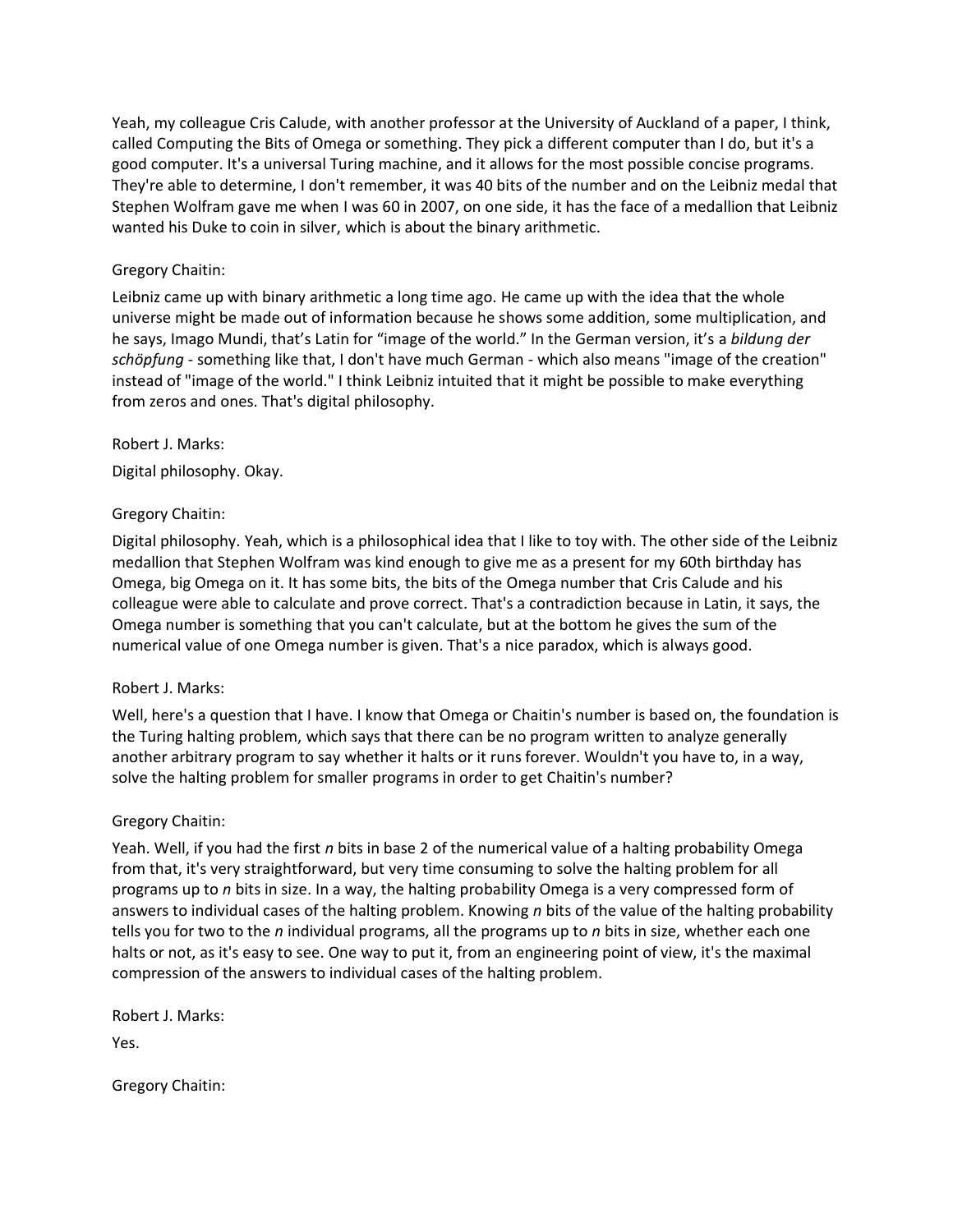It's an irredundant representation. It's provably the best possible compression of all the answers of bits of the halting problem, because you can... To solve the halting problem for all programs up to *n* bits in size cannot be done in less than *n* bits so you get a paradox. Omega does it in precisely *n* bits. That is the best possible compression. It's like a crystallized essence of answers to the halting problem, the best possible irredundant compression of all the answers.

# Robert J. Marks:

Even though a few bits have been computed of Chaitin's number, it is advertised as unknowable.

# Gregory Chaitin:

Yeah, because you can show that an *n* bit program can't calculate more than the first *n* bits. An *n* bit mathematical theory can't enable you to prove what more than the first *n* bits are. It's logically and computationally unknowable. If the tool you're using has *n* bits, you're only going to be able to get at most *n* bits of the numerical value. After that, all the rest of the infinite number of remaining bits look just totally random and totally unstructured and you'll never know them.

Robert J. Marks:

That's fascinating.

# Gregory Chaitin:

It's fun. I'm surprised that it became such a hit in a way.

# Robert J. Marks:

Well, but think about that, when you tell somebody that there are all of these open problems in mathematics that require a single counterexample, a Goldbach's conjecture, Collatz conjecture, Legendre's conjecture. These are all problems with big prizes. Big monetary prizes. You have postulated, in theory, a number - Chaitin's number, Omega - a single number between zero and one that solves all of these problems, at least in a philosophical realm. That is astonishing. That is mind-blowing. That is something more extraordinary, as I mentioned, I think of the first podcast of any science fiction that I've ever read or watched.

### Gregory Chaitin:

Okay. Well, that's great. I hope it'll inspire young people to... Engineering is great, wonderful. I've worked as an engineer. Elon Musk is my hero. But pure mathematics is also one of my loves and maybe Omega will inspire some young people to become mathematicians, pure mathematicians. It may also give people an interest in philosophical questions instead of practical questions.

Robert J. Marks:

Yes.

# Gregory Chaitin:

They're always going to be a few of us who think. There are a lot of us who like to do things and practical things. That's part of my personality too, but there's also, in me, a side that likes beautiful mathematical arguments and the fantasy world of pure mathematics, which has this strange number glowing there, the Omega number. We do need some people who do pure mathematics with no applications, at least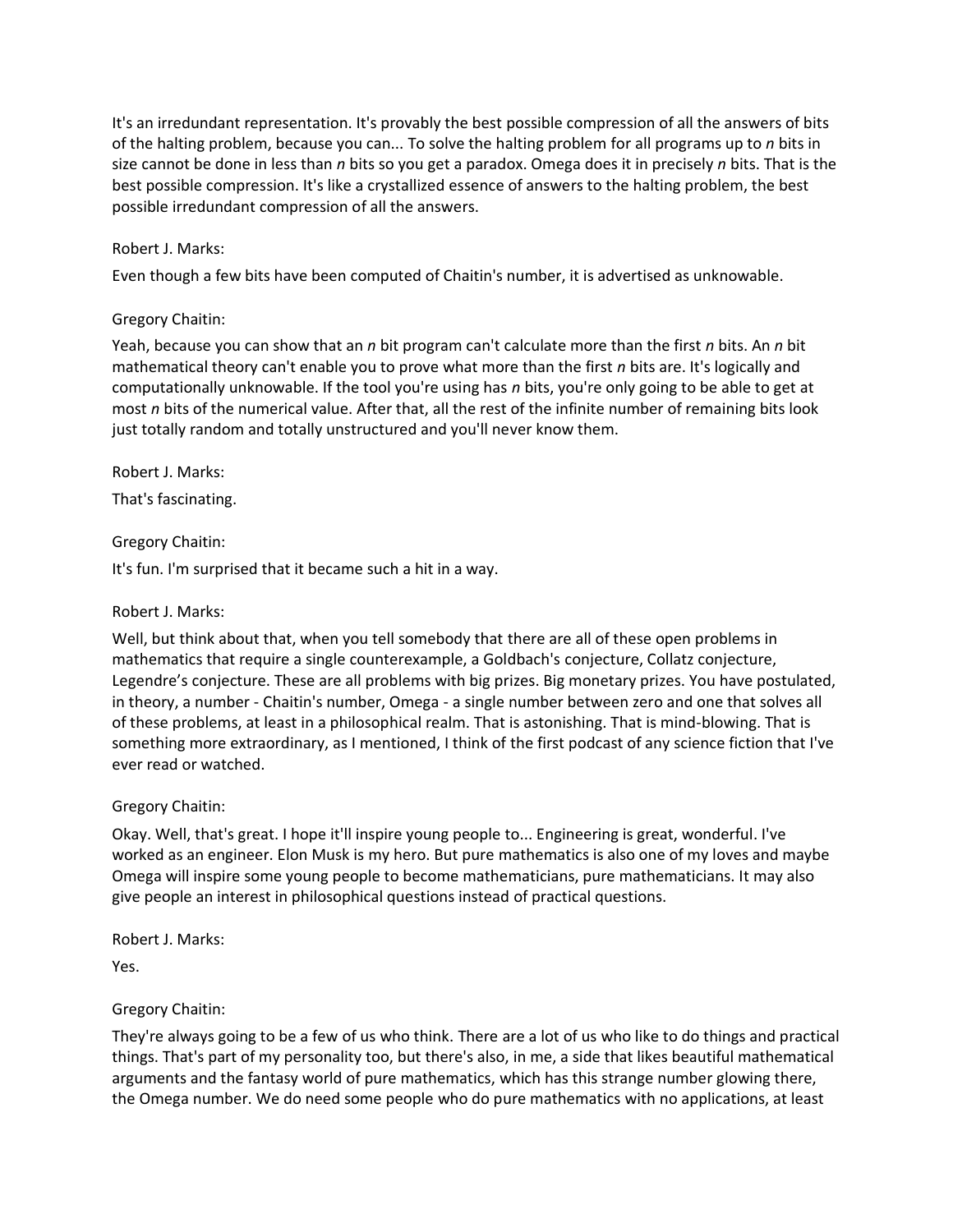maybe not for a hundred years. We also do need some people who think philosophically, and I think Omega is a stimulus.

# Gregory Chaitin:

It's nice to have this number. I didn't expect it to catch on the way it did. It takes, I wouldn't say complicated because I invented it, but it takes a mathematical theory that is non-trivial, to understand exactly how you define the number and why it has the properties it does. I thought the business that you can't prove that a program is elegant would catch on more, but people are interested in philosophical questions. Even though Omega is sort of a unicorn or a flying horse, it's a mathematical fantasy in the platonic world of ideas, it's caught on, which shows that we all have a taste for that kind of question too, which is good. The human spirit is capable of doing both things. Practical things and impractical things which may have practical consequences later.

# Robert J. Marks:

Yeah. I think the poster child for that is encryption involving large prime numbers and their factorization, which is used in most of the encryption that's used today. That was a mathematical theorem that laid around for a long time before somebody found out that, "Hey, we could use this for encryption purposes."

# Gregory Chaitin:

Yeah. Who would have thought that - G. H. Hardy loved number theory because he said it's purest of the pure, pure mathematics. He has a book that was written during the Second World War, I think. He'd seen the First World War and he hated things with practical applications because he said they would be used for carnage, for slaughter. He said, at least there's one subject which will forever be as pure as the driven snow, because it's totally impractical, which is number theory. Now it's used for cryptography, for sending military messages probably. I don't know.

### Robert J. Marks:

Absolutely. Yes.

# Gregory Chaitin:

It's used also for banks, financial transactions. Hardy would probably be very disappointed, but historically, it's fun. The same thing happens with algorithmic information theory. At least for me, it was purely philosophical. I was interested in incompleteness. Solomonoff was interested in more practical stuff, but it looked very difficult. And now what is it? Algorithmic information theory goes back to the 60s. What are we now?

# Gregory Chaitin:

It's 60 years later, Hector Zenil and his collaborators are using practical approximations to this ideal theory and for practical applications. Oh, this is the biggest joke of all. The halting probability Omega is totally unknowable. It's uncomputable, but you can calculate it in the limit from below. You look at more and more programs, you see which ones halt and that way, the halting probability keeps going up, your estimate keeps going up. But it's very, very slow this process. But in the limit of infinite time, you can calculate it in the limit from below.

Gregory Chaitin: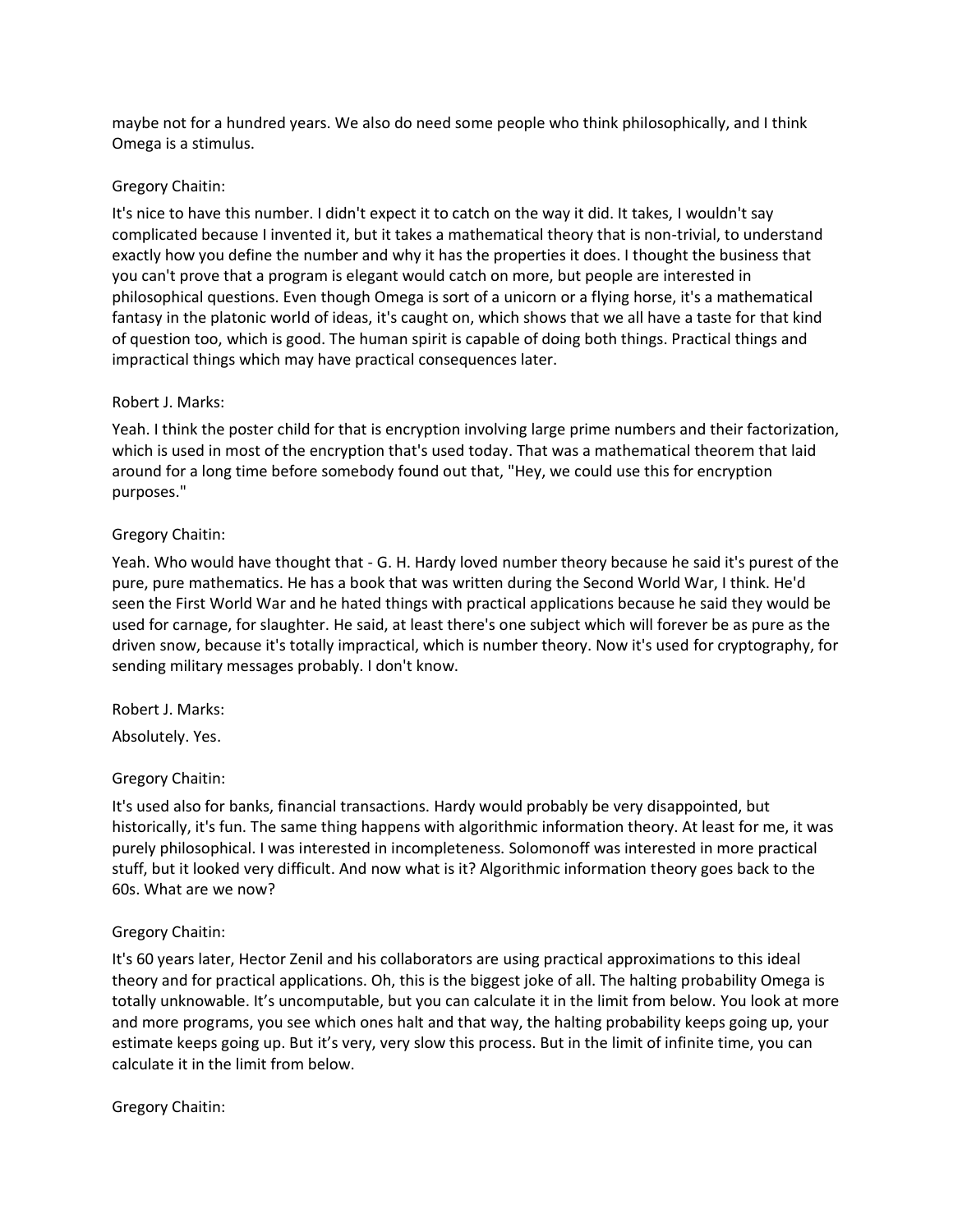Well, the joke is that Hector Zenil has proposed using this as a new cryptocurrency that he calls Automacoin. This is a serious proposal because he says that Bitcoin, which is the most popular cryptocurrency, uses an immense amount of computing power. Really scary amount of computing power that didn't even exist before. But it's all going for this. It's not terribly useful computation except for this financial transactions. But what Hector Zenil has basically proposed is to calculate the bits of Omega in the limit from below.

### Robert J. Marks:

Oh my goodness. What an idea.

#### Gregory Chaitin:

This gives you a cryptocurrency where what you calculate is very, very useful. It's useful in the way that Marvin Minsky pointed out that it tells you the best theories for things. The most concise programs for things. That can be used for making predictions.

#### Robert J. Marks:

Well, one of the interesting things about this talking to George Gilder, who was kind of an economics guru and a forecast for the future says one of the problems with Bitcoin is the amount of value that you can get out of it is fixed. There's only a certain amount of gold that can be mined from Bitcoin software. If we use the Omega number as a basis for a cryptocurrency, there would be no limit, would there? It would just get harder and harder and harder to mine the gold.

Gregory Chaitin:

Right. The further you go, and the results of those computations are actually useful. Whereas in Bitcoin, you're spending a very, very large amount of computing power. Mining Bitcoins, and it's only useful for Bitcoins.

Robert J. Marks:

Yes.

### Gregory Chaitin:

It's not useful for anything else. Hector thinks that's a terrible waste. At any rate, I think it's a... I'm not terribly interested in practical applications, not when I'm thinking about mathematics and Omega and everything, but the fact that it proposed as a new cryptocurrency, I think is fantastic. It's just a lot of fun. Who would have guessed?

Robert J. Marks:

It is really interesting.

Gregory Chaitin:

But you have to wait 60 years though. When I was publishing these papers, if I had to do practical work, I wouldn't have been able to do that research. 60 years later, this is practical research based on the Omega number.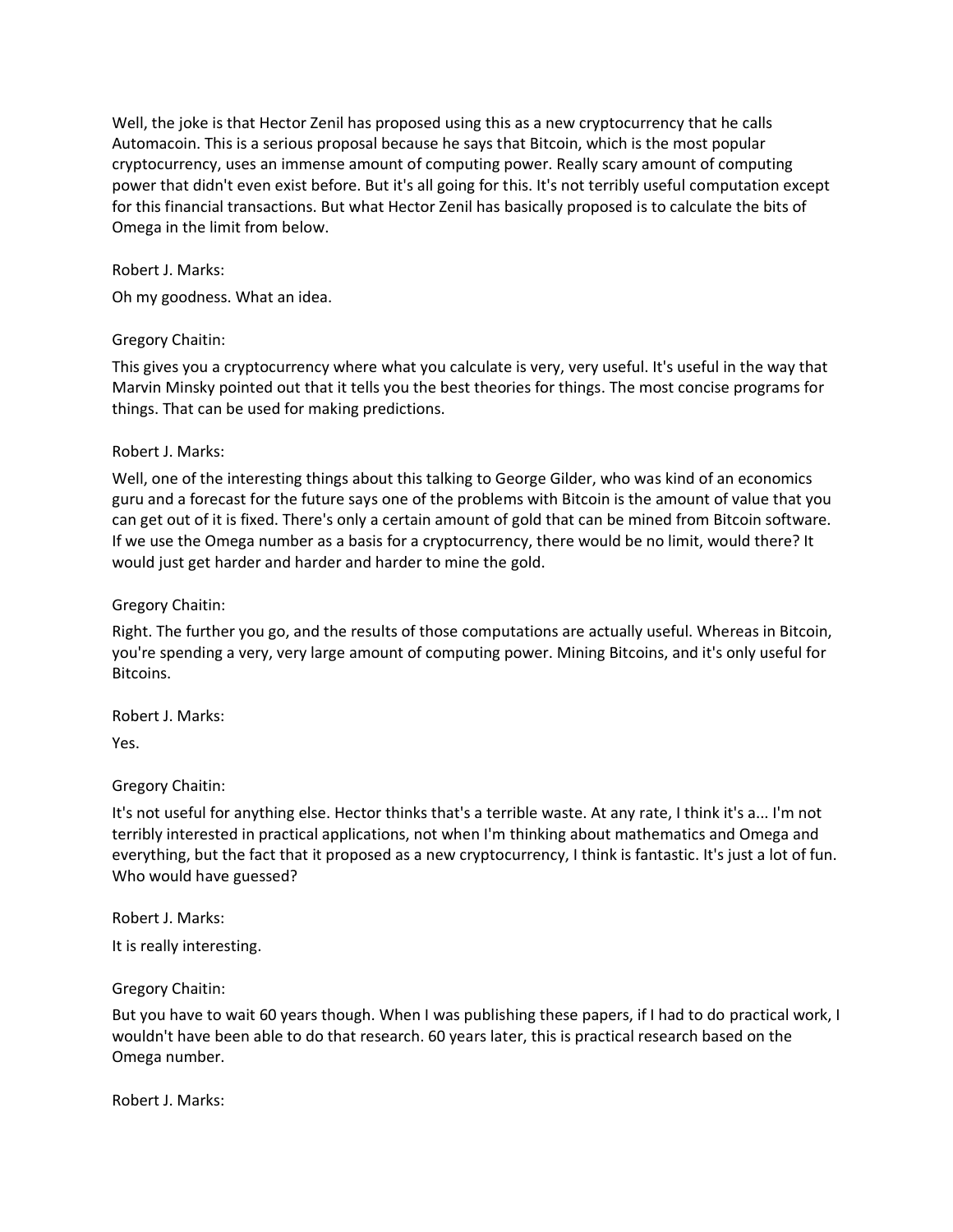That is just a fascinating idea. One of the, I think the poster problem for the Turing halting problem is Goldbach's Conjecture, which says that every even number can be expressed as the sum of two primes. If one had a halting problem or a halting Oracle, if you will, you could solve Goldbach's conjecture very easily by looking for a single counter example or showing that no counter example exists forever. Do you ever think that something like Chaitin's number can be calculated to a precision, which would allow for the proof or disproof of something like Goldbach's conjecture, which is a relatively short program?

# Gregory Chaitin:

Yeah. It's relatively short as computer programs go, but there are a lot of programs up to that size. It grows exponentially. The calculation gets quite horrendous. The algorithm that extracts, given the *n* bits of Omega, that tells you for each of the programs up to *n* bits in size, which one halts and which one doesn't. If you do the obvious algorithm, its runtime is worse than super exponential. It grows as the busy beaver function of *n*.

Robert J. Marks:

Oh gosh.

### Gregory Chaitin:

It looks tough. By the way, there's another interesting example of a famous mathematical problem called the twin prime conjecture that there are infinitely many prime numbers that are two consecutive odd numbers.

Robert J. Marks:

Yes.

### Gregory Chaitin:

It certainly looks to be the case. In fact, there are very good estimates that seem empirically validated formulas that tell you the distribution of twin primes, how many there are. Can't be proven, but there's a formula which gets more and more accurate, the more twin primes you calculate. So it looks like they're infinitely many, and even we know the distribution, at least in the sense that an empirical scientist knows anything. But the question of whether there are infinitely many twin primes is not equivalent to a halting problem.

Robert J. Marks:

Yes, it can't be solved with a Turing Oracle code.

### Gregory Chaitin:

Yeah, there is no finite counterexample. You can't have a program searching for a counterexample. Then if the program doesn't halt, you know there is no counter example. Omega doesn't solve all problems. Now there are extended versions of Omega. There's a hierarchy of Omegas that look at more and more abstract mathematical questions. Knowing the bits of Omega, wouldn't allow you to solve the twin prime conjecture positively or negatively, but there's a thing called the jump of the Omega number, that sort of would. You have Omega, Omega prime, Omega double prime.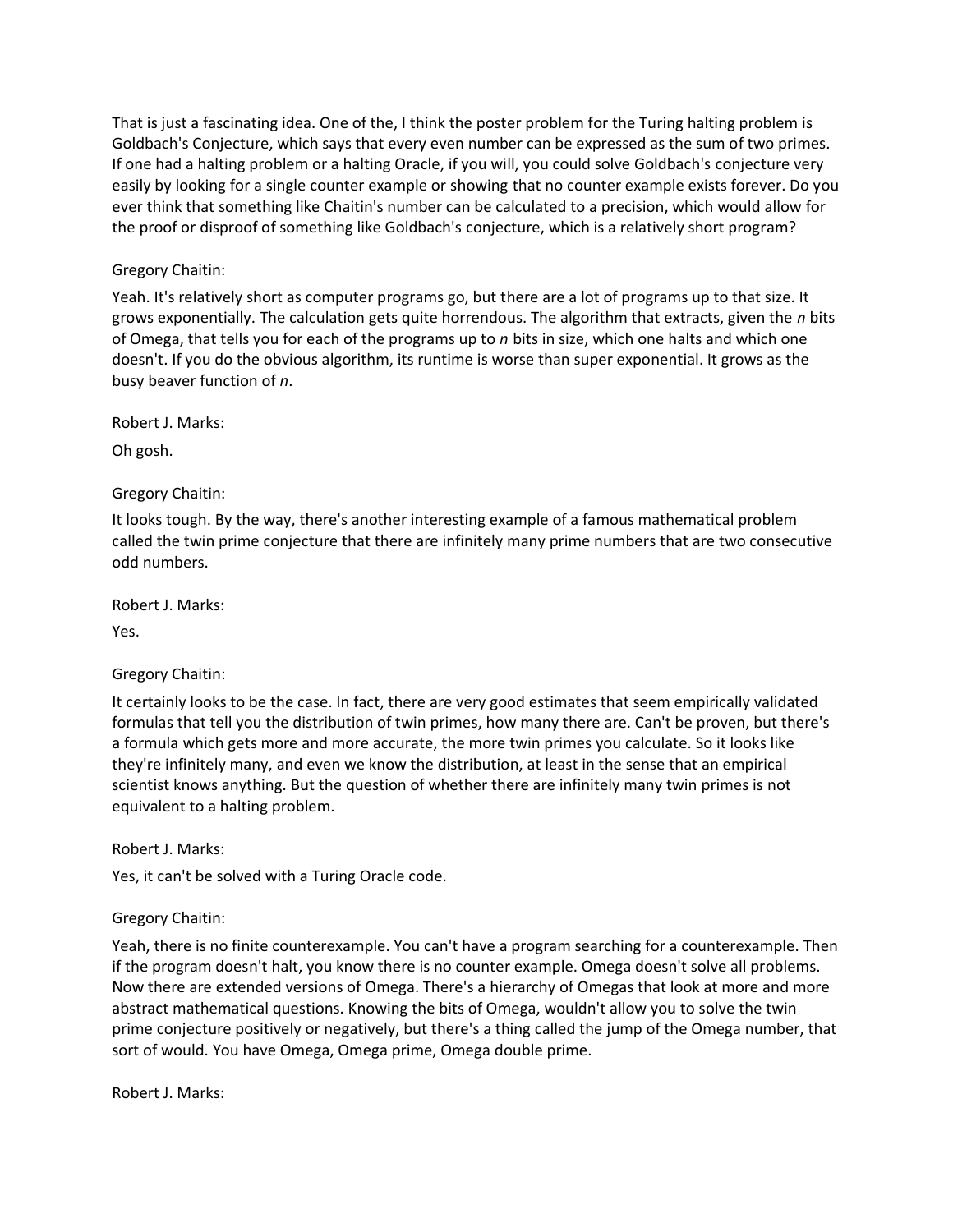Omega prime assumes that you have a halting Oracle?

Gregory Chaitin:

Exactly. That's correct.

### Robert J. Marks:

You have this Omega prime that includes a halting Oracle, but if you have a halting Oracle, then you have to have a Meta halting Oracle that looks at regular computer programs with the regular halting Oracle. The Turing halting problem becomes more and more problematic. But in each case you have a more and more sophisticated things that you can do with Omega, which is just astonishing.

#### Gregory Chaitin:

But you would need an Oracle to do those things.

#### Robert J. Marks:

Yes. Those are probably not computable. I'm wondering if there's any way to get a handle on what Omega prime is.

#### Gregory Chaitin:

Well, a colleague of mine in Buenos Aires, Veronica Becher, and I mostly at her initiative worked on Omega prime and even on Omega double prime. Another way to define Omega prime is it's not the probability the program will halt, it's the probability that a program will produce a finite amount of output instead of producing an infinite amount of output. These are programs that never halt, or that may halt, or may not halt. A program that halts obviously only produces a finite amount of output. The property that the program generated at random produces an infinite amount of output, sorry, a finite amount of output is Omega prime and Omega double prime is the...

### Gregory Chaitin:

You talk about programs calculating only one, two, three, four, five. It's the probability that a program produces all but a finite number of the positive integers. These are programs that calculate only zero, one, two, three, four, five. The question is the numbers that it doesn't calculate, will that be a finite number of numbers or will it be an infinite number of numbers? That's Omega double prime. This was work mostly done by Veronica Becher and students of hers, but I participated a little bit in that work. By now it's probably been generalized and extended in all directions, like happens in pure mathematics all the time.

### Robert J. Marks:

Well, that's the thing. Omega itself is mind-blowing. But the fact that there's a regress into Omega prime and Omega double prime is hyper mind-blowing if you will. And it goes on and on, doesn't it?

### Gregory Chaitin:

Yeah. Well this happens also. This hierarchy of things that are more and more unknowable, there's the normal computer. There's a computer that has an Oracle for the halting problem. Then there's a computer that has an Oracle for the computer that has an Oracle for the halting problem. It goes up and up. This is related to the... It's a sort of a hierarchy like Cantor's theory of infinities. There's infinity of the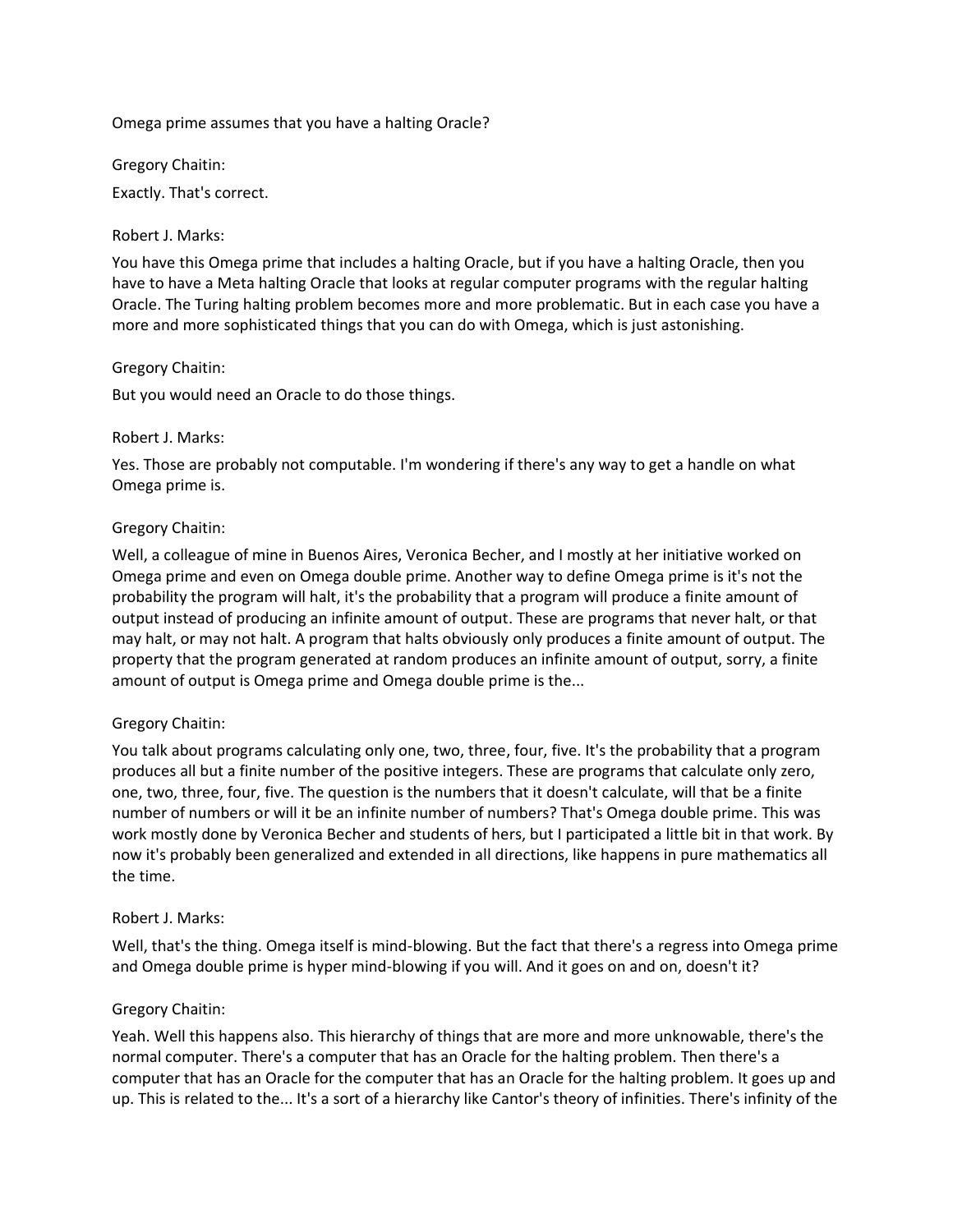integers, infinity of the reals. For any infinity, there's a bigger infinity, which is the infinity of all subsets of the previous step. You have a hierarchy and dare I say that this is the notion maybe that you can only approach God in the limit. I think Cantor was interested in this question.

#### Robert J. Marks:

In fact, I believe that Cantor attempted to make a audience with Pope Leo XIII. I believe it was Pope Leo XIII about his theory of trans finite numbers. He never got to the Pope, but he got to one of his subordinates because he thought about the theological implications of his theory of infinite.

### Gregory Chaitin:

Absolutely. I regard Cantor's theory of infinities as a mathematical theology. It's beautiful stuff. It's also paradoxical. Apparently Cantor thought that God was speaking to him. He felt he was inspired. In a way, anyone who is creative sounds like God is speaking to us. In mathematics that I would say is discovered not invented, you feel you're touching a reality beyond normal reality. This is in that BBC Four a 90 minute documentary, "Dangerous Knowledge", talks about this. It was funded by the Templeton Foundation. It's a little -

#### Robert J. Marks:

Okay, I'm not familiar with this. What is the name of it?

#### Gregory Chaitin:

"Dangerous Knowledge." If you go to my website, it's on Cantor, Boltzmann, Gödel and Turing. For a while, it wasn't available on the web or anywhere else, but it is now on the web. I hope the fact that I put this on my website doesn't mean that they're going to be forced to take it down. It's in five parts and I give the links on my website with the original poster that the BBC Four used. I think it's a wonderful movie. The gentleman who made it, David Malone actually went out to the places where all this work was done, to all these places.

#### Gregory Chaitin:

Also in some cases to the cemeteries where these amazing mathematicians, or philosophers or theologians, whatever they are - physicist in case of Boltzmann - are buried. Maybe it may be, it's not obvious that when he talks about one of these thinkers, he's actually showing you where he worked and maybe where he's buried and things like that. It's like a mathematical travel documentary. It's quite a fun film.

#### Robert J. Marks:

I've always found that interesting. We know what these people do, but not who they were. I think visiting the grave sites kind of tells us who they were.

#### Gregory Chaitin:

I visited Gödel and Von Neumann grave sites at Princeton.

#### Robert J. Marks:

You did. Oh they're buried in Princeton, I didn't know that.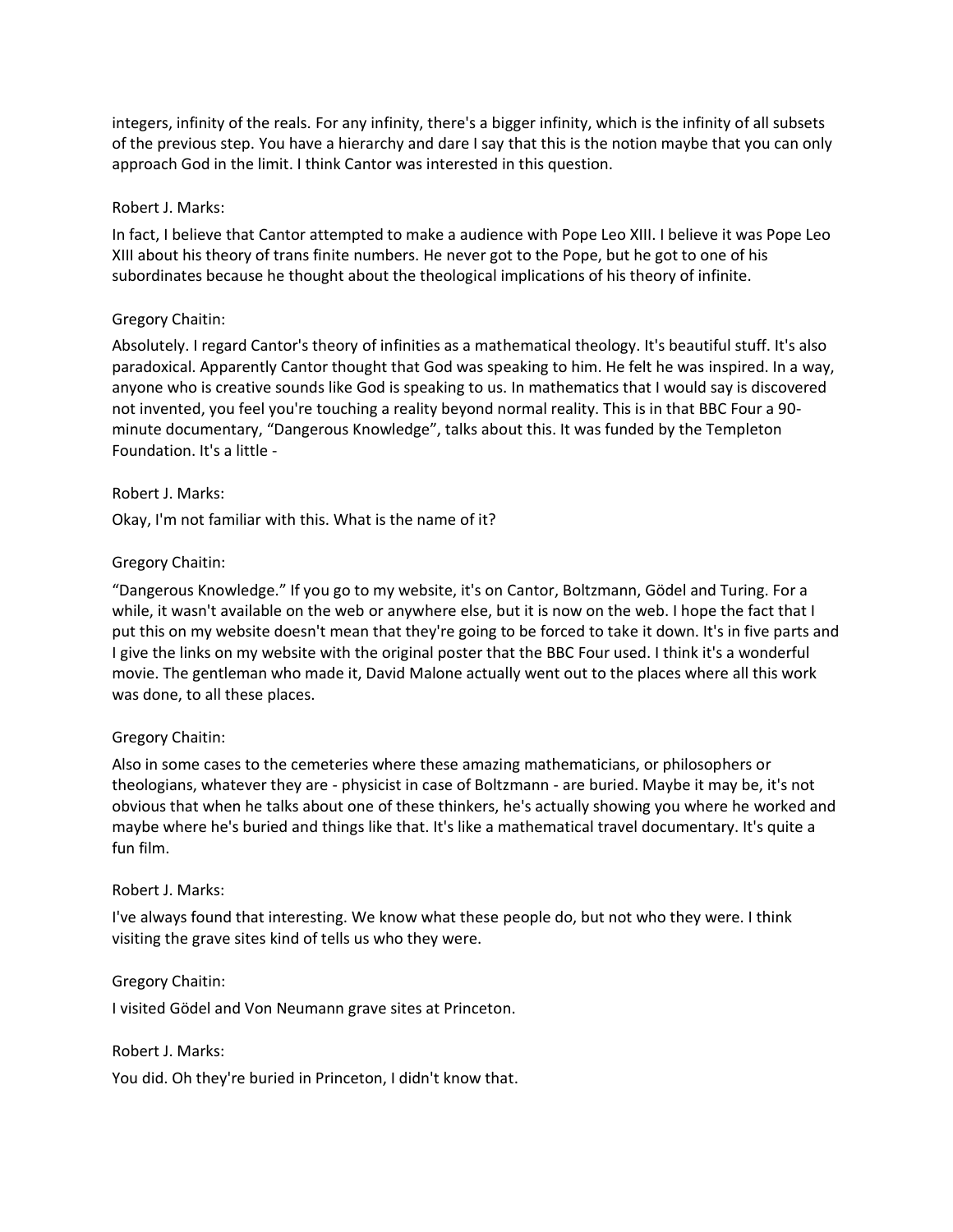Gregory Chaitin: Buried in the cemetery. That's a short walk from Princeton University.

Robert J. Marks: I see. Is Einstein buried there also, do you know?

Gregory Chaitin:

No. Einstein insisted that he be cremated and the ashes be scattered at an undisclosed location.

Robert J. Marks: Really? Okay. I didn't know that.

# Gregory Chaitin:

He didn't want to leave a shrine. I also visited Gödel's home, which is near the cemetery. It's in a poor part of town. Von Neumann had a home that I never visited unfortunately. I only found out where it was, it's in the wealthy part of Princeton. They're together in the same cemetery, rather close to each other. Anyway, I visited Gödel's home and the people who are renting it from the current owner, let me in. They showed me things that were left there from when Gödel was the inhabitant. For example, he had soundproofing put in because noise distracted him enormously. His wife had a shrine to the Virgin Mary in the backyard, which was still there. In fact, their home was in the neighborhood, which when they bought the home or Italian laborers, people who did construction work, I think.

### Gregory Chaitin:

It was in a relatively modest part of town. Gödel didn't marry a professor's daughter. He married a woman he fell in love with, from comparatively humble origins. I think she felt more comfortable. Also, it was a Catholic neighborhood, whereas Princeton of course is some form of high Protestantism I believe, was at that time.

### Robert J. Marks:

Yeah. Well certainly Princeton was founded on the Protestant ethic and boasted of a number of evangelical presidents for a while.

Gregory Chaitin:

That I didn't know.

### Robert J. Marks:

Yeah. Well, that's true of a lot of the universities, they were founded based on Christianity, but they have strayed from that task as time goes on.

### Gregory Chaitin:

Two notable examples are Oxford and Cambridge. Oxford was for teaching priests, Catholic priests and there was a schism. So a group went off and founded Cambridge.